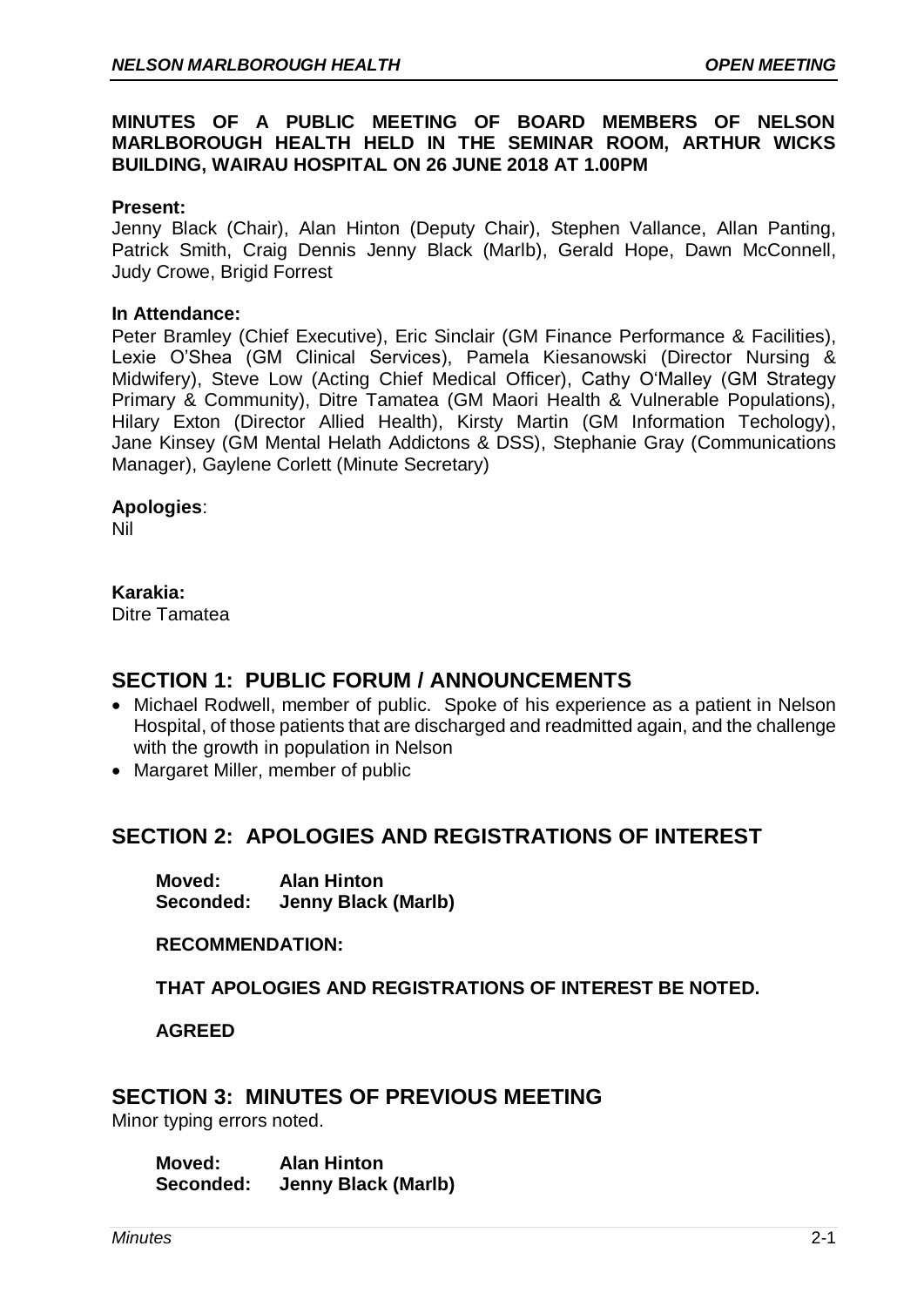### **THAT THE MINUTES OF THE MEETING HELD ON 22 MAY 2018 BE ADOPTED AS A TRUE AND CORRECT RECORD ONCE AMENDED.**

### **AGREED**

### **3.2 Action Points**

Item 1 – Additional Funding: Noted that post the Kaikoura earthquake it was decided that NMH was best placed to support those living in the Clarence River/Hurunui area. There is no new funding and NMH continues to use existing funding for those that need assistance. Action completed.

### **3.3 Correspondence**

Noted.

# **SECTION 4: CHAIR'S REPORT**

Noted.

**Moved: Jenny Black Seconded: Jenny Black (Marlb)**

### **RECOMMENDATION:**

**THAT THE BOARD RECEIVES THE CHAIR'S REPORT.**

**AGREED**

# **SECTION 5: CONSUMER CHAIR'S REPORT**

The Chair's report for May and June were noted.

# **SECTION 6: CHIEF EXECUTIVE'S REPORT**

#### Nurse's Strike

The efforts of our teams to complete Life Preserving Service (LPS) plans and contingency plans for the upcoming nurses strike were noted. The strike will significantly impact on the delivery of care for our community and the contingency plans are being put in place to ensure safe care for our patients.

#### MRI

Discussion held on the running time of the radiology equipment (MRI) noting this relates to the session time we get as the equipment is shared. **It was requested that** the GM Clinical Services clarify the CT running time.

### **DSS**

Audits were undertaken by an external H&S consultant for our high and complex client houses as this is the highest risk. The consultant visited all houses and spoke to staff.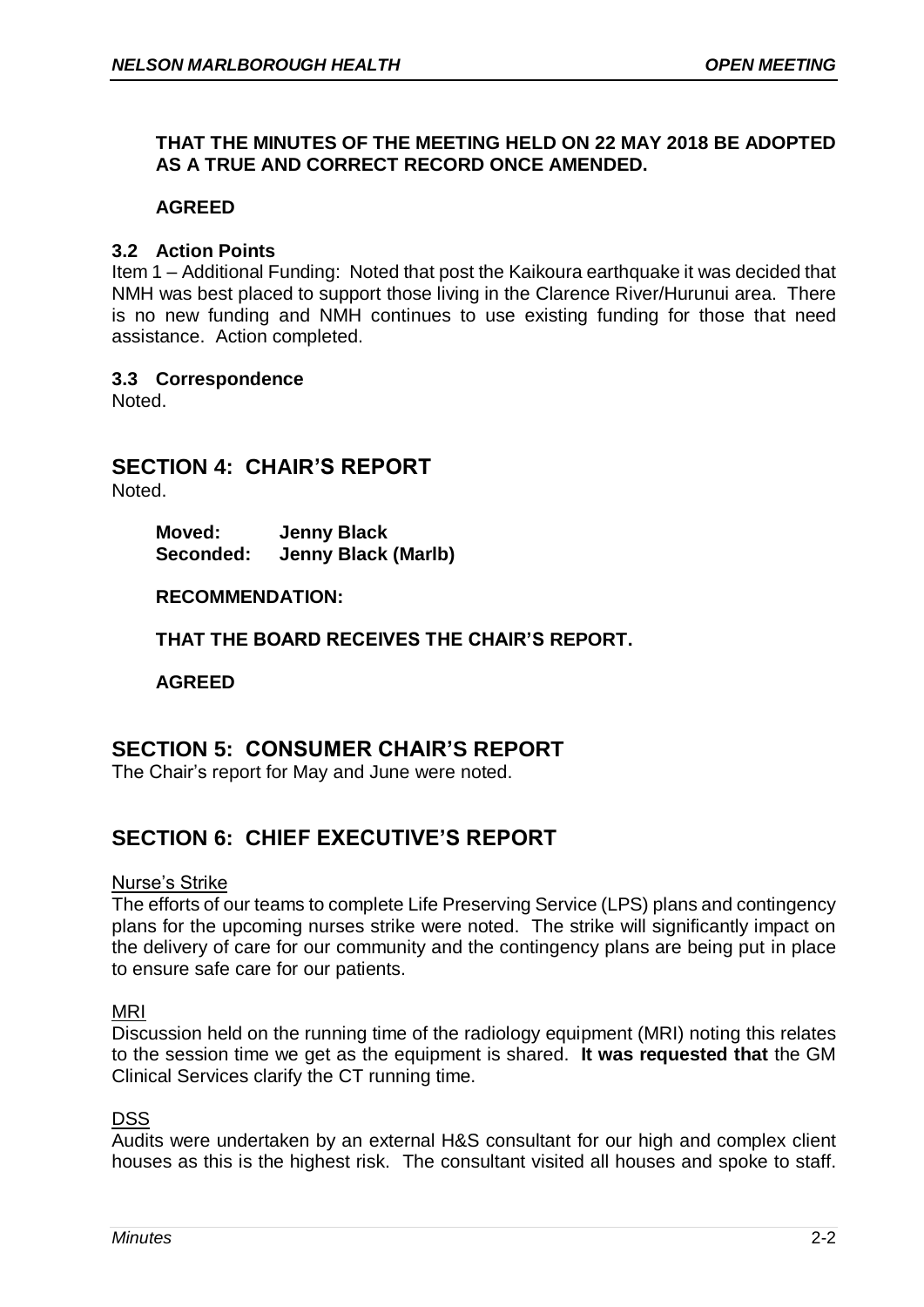Whilst they were quite complementary on the way our service is run, they will provide some pragmatic recommendations on improvements that can be made.

| Moved:    | <b>Alan Hinton</b>   |
|-----------|----------------------|
| Seconded: | <b>Patrick Smith</b> |

### **RECOMMENDATION:**

**THAT THE BOARD RECEIVES THE CHIEF EXECUTIVE'S REPORT.**

**AGREED**

## **SECTION 7: UPDATES:**

### **7.1 Models of Care Programme**

Report noted.

# **SECTION 8: FINANCIAL REPORT**

Discussion held on the need to make a surplus for 2018/19 to assist with the hospital rebuild noting the challenges faced by the DHB.

| Moved:    | <b>Dawn McConnell</b> |
|-----------|-----------------------|
| Seconded: | <b>Patrick Smith</b>  |

**RECOMMENDATIONS:**

**THAT THE BOARD RECEIVES THE FINANCIAL REPORT.**

**AGREED**

## **SECTION 9: CLINICAL GOVERNANCE REPORT**

Discussion held on the Compassionate Access of Drugs policy and procedure noting the DHB Pharmacy discusses the drugs with the relevant consultant, ensuring they are aware the drugs are available only whilst they come at no cost to the DHB.

## **SECTION 10: GENERAL BUSINESS**

Nil.

## *Public Excluded*

**Moved: Allan Panting Seconded Jenny Black (Marlb)**

**RECOMMENDATION:**